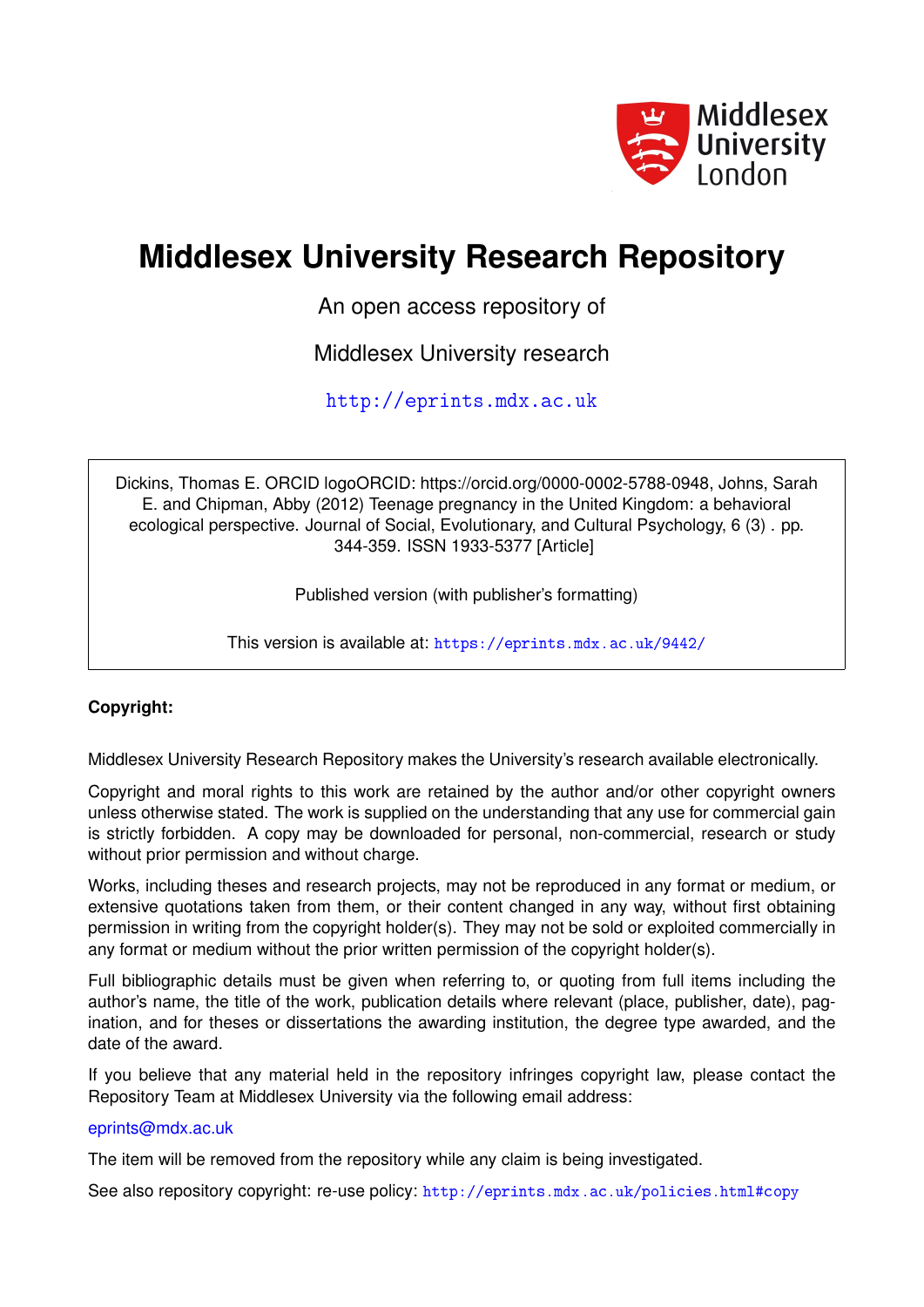

# **Middlesex University Research Repository:**

an open access repository of Middlesex University research

**http://eprints.mdx.ac.uk** 

Dickins, Thomas E.; Johns, Sarah E.; Chipman, Abby, 2012. Teenage pregnancy in the United Kingdom: a behavioral ecological perspective. Available from Middlesex University's Research Repository.

# **Copyright:**

Middlesex University Research Repository makes the University's research available electronically.

Copyright and moral rights to this work are retained by the author and/or other copyright owners. No part of the work may be sold or exploited commercially in any format or medium without the prior written permission of the copyright holder(s). A copy may be downloaded for personal, noncommercial, research or study without prior permission and without charge. Any use of the work for private study or research must be properly acknowledged with reference to the work's full bibliographic details.

This work may not be reproduced in any format or medium, or extensive quotations taken from it, or its content changed in any way, without first obtaining permission in writing from the copyright holder(s).

If you believe that any material held in the repository infringes copyright law, please contact the Repository Team at Middlesex University via the following email address: eprints@mdx.ac.uk

The item will be removed from the repository while any claim is being investigated.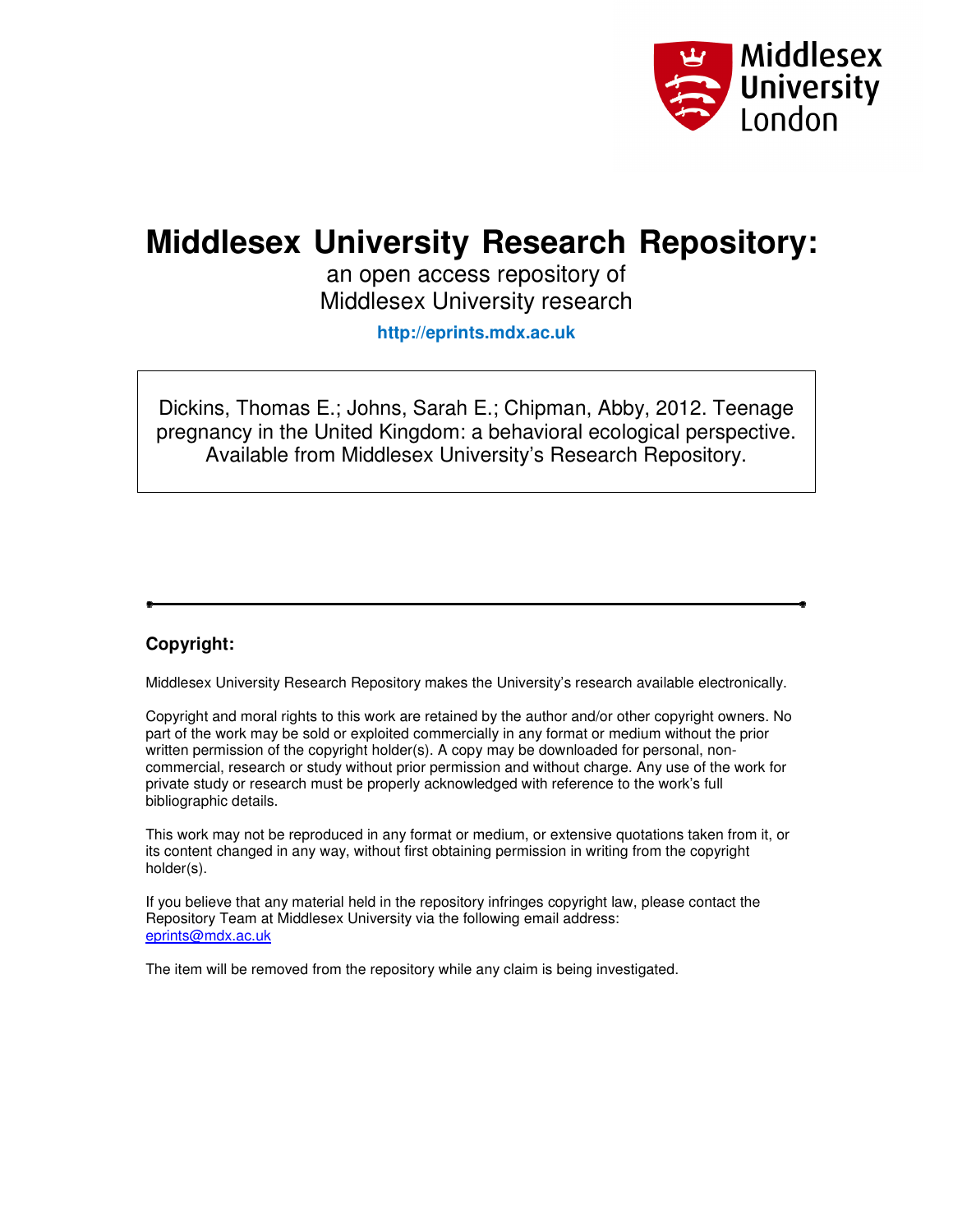#### **Theoretical Contribution**

# **TEENAGE PREGNANCY IN THE UNITED KINGDOM: A BEHAVIORAL ECOLOGICAL PERSPECTIVE**

Thomas E. Dickins *Department of Psychology, Middlesex University Centre for Philosophy of Natural and Social Science, London School of Economics*

> Sarah E. Johns *School of Anthropology and Conservation, University of Kent*

> > Abby Chipman *School of Psychology, University of Portsmouth*

## **Abstract**

 $\overline{a}$ 

In this paper we describe teenage pregnancy and motherhood in the United Kingdom. This has been regarded as a key social policy issue for some time and is the focus of policy intervention under the current administration. We argue that policy has been based on simple models of teenage pregnancy that have failed to take into account the complex biological nature of reproductive behavior. Our claim is that the U.K. government would be well advised to take a life-history approach to this issue, and we outline what this means and what is currently known as a consequence of research in this area, concluding with lessons that should be drawn by those working in policy.

**Keywords:** Teenage pregnancy, teenage motherhood, life-history theory, developmental induction

## **Introduction**

Governments work with populations and economies. To this end they are interested in epidemiological level data that show behavioral patterns at the population level. For example, particular patterns of health related behavior within particular sectors of society might well concern governments. Those from relatively low socioeconomic strata invest less in their long-term health and engage more in risky behaviors such as smoking and poor diet (Marmot, 2010). These people die sooner than others and from specific diseases. So overwhelming are the health inequalities in the United Kingdom that particular socioeconomic groups can be understood to be suffering from epidemics of particular diseases.

When governments turn their attention from capturing such problems at the population level to solving them, the policies they come up with are more often than not

AUTHOR NOTE: Please direct correspondence to Thomas E. Dickins, Department of Psychology, Middlesex University, The Burroughs, London NW4 4BT. Email: [tom.dickins@gmail.com](mailto:tom.dickins@gmail.com)

<sup>2012</sup> Journal of Social, Evolutionary, and Cultural Psychology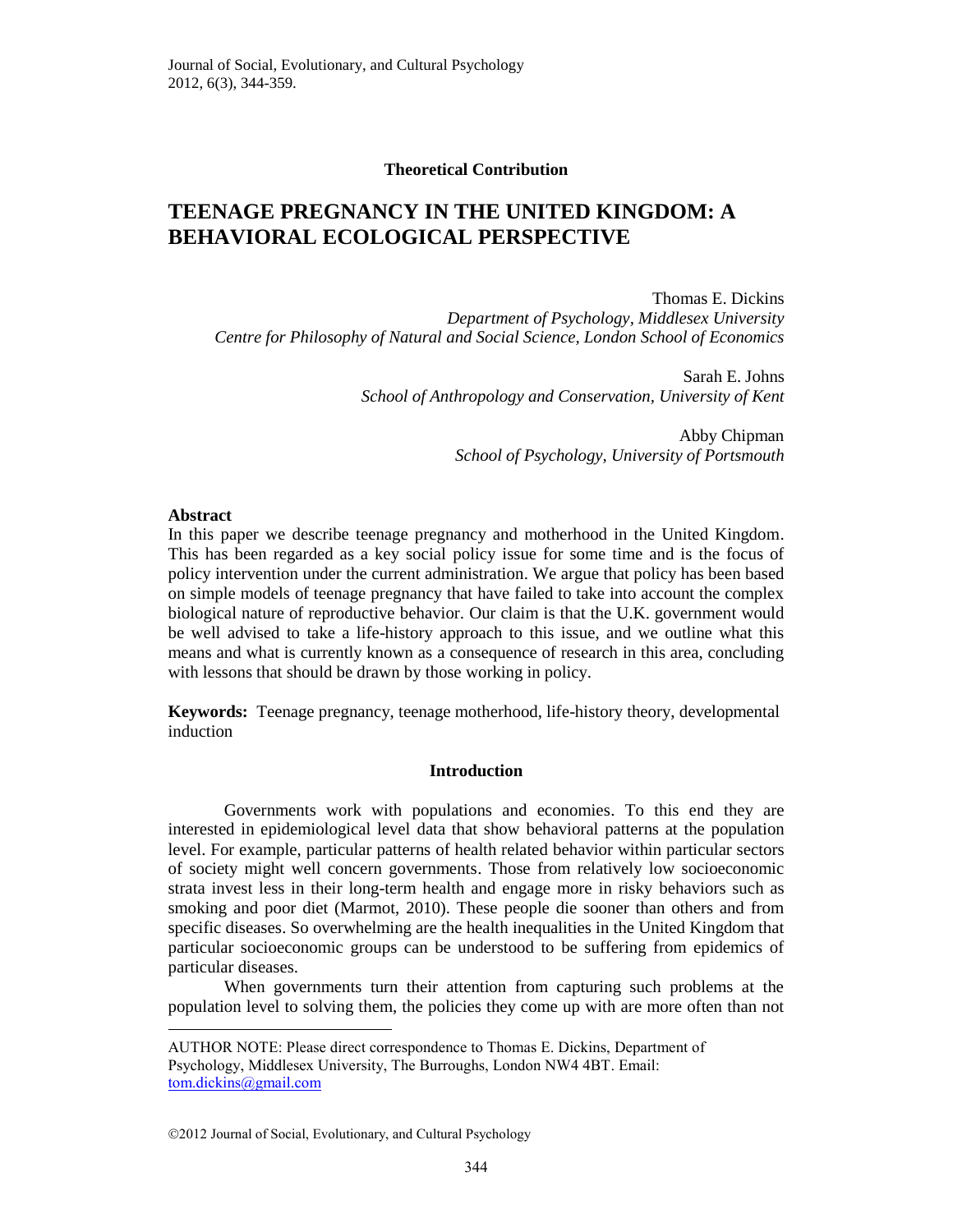directed at behavior change. It is the case that some governments try to generate more wealth through macroeconomic interventions, and that some governments are more controlling than others when it comes to wealth distribution, but in the United Kingdom the predominant type of policy intervention is pedagogical, irrespective of party ideology around market economics. Awareness campaigns are often at the forefront of new policy initiatives. But it is also the case that funding is directed to research into key diseases, and into care for those who are suffering, and other activities. So the effort is to change behavior, whilst caring for those for whom it is too late.

There is much to say about the details of interventions, and the history in each area of policy, but this is not our focus. Instead a simple point emerges from this broad view of policy – the patterns that governments discern are assumed to be the consequence of individual behaviors, and those behaviors are to be understood as the outcome of decision and choice. So, the explanatory transition is from the population to the individual, and the policy action is more often than not directed at individual decisionmaking. As a consequence of various interesting developments in behavioral economics and cognitive psychology, the rationality of individuals is now much questioned and increasingly governments understand that information is processed partially and in particular ways (Thaler & Sunstein, 2008; indeed the U.K. government's Behavioral Insights Team, that advises on policy, is now referred to as "The Nudge Unit"). But even with these sophisticated notions in play, the fundamental activity of governments is to design policy to manipulate behavior to some end, and under this description, government is understood as an inherently psychological activity.

The psychological focus of government is a proximate one. Behaviors are to be changed, reasoning to be affected, through local level interventions. The population level data that alerts government to an issue is also fundamentally proximate in nature, dealing with a small-scale historical snapshot of group behavior. Policy makers are thus confronted with an epidemiological map of variation in behavior across many individuals, clustered into seemingly meaningful groupings, such as those defined by socioeconomic status. To change this, they assume that behavior is flexible in response to key information. Thus behavioral variation is predicated upon behavioral plasticity, albeit limited by cognitive heuristics and biases.

Evolutionary behavioral science can make two kinds of offer to policy makers. First, they can provide ultimate analyses of population level behavior, thereby bringing policy into contact with the framework of Mayr (1963; Scott-Phillips, Dickins & West, 2011) and providing a functional analysis of why such patterns exist and persist, and how they impact upon average lifetime inclusive fitness. Second, and following from this, they can use this ultimate analysis to finesse models of behavioral plasticity through the careful individuation of proximate psychological mechanisms that underpin the kinds of biases reported by behavioral economists. In this paper we will outline the first of these two offers by showing how life-history theory can be used to understand the issue of teenage pregnancy and teenage motherhood in the United Kingdom, a lesson which can be applied more broadly. From this outline we will then make some comments at the proximate level, which we hope will act as spurs to future research in both academic and policy circles. Intellectually our approach is one of synthesis (Sear, Dickins & Lawson, 2007), seeking to use both human behavioral ecology and evolutionary psychology to better understand this core issue. Practically we believe that our offer will not only help with policy but will also help to rethink the nature of a problem that the U.K. government has long grappled with.

Journal of Social, Evolutionary, and Cultural Psychology – ISSN 1933-5377 – Volume 6(3). 2012.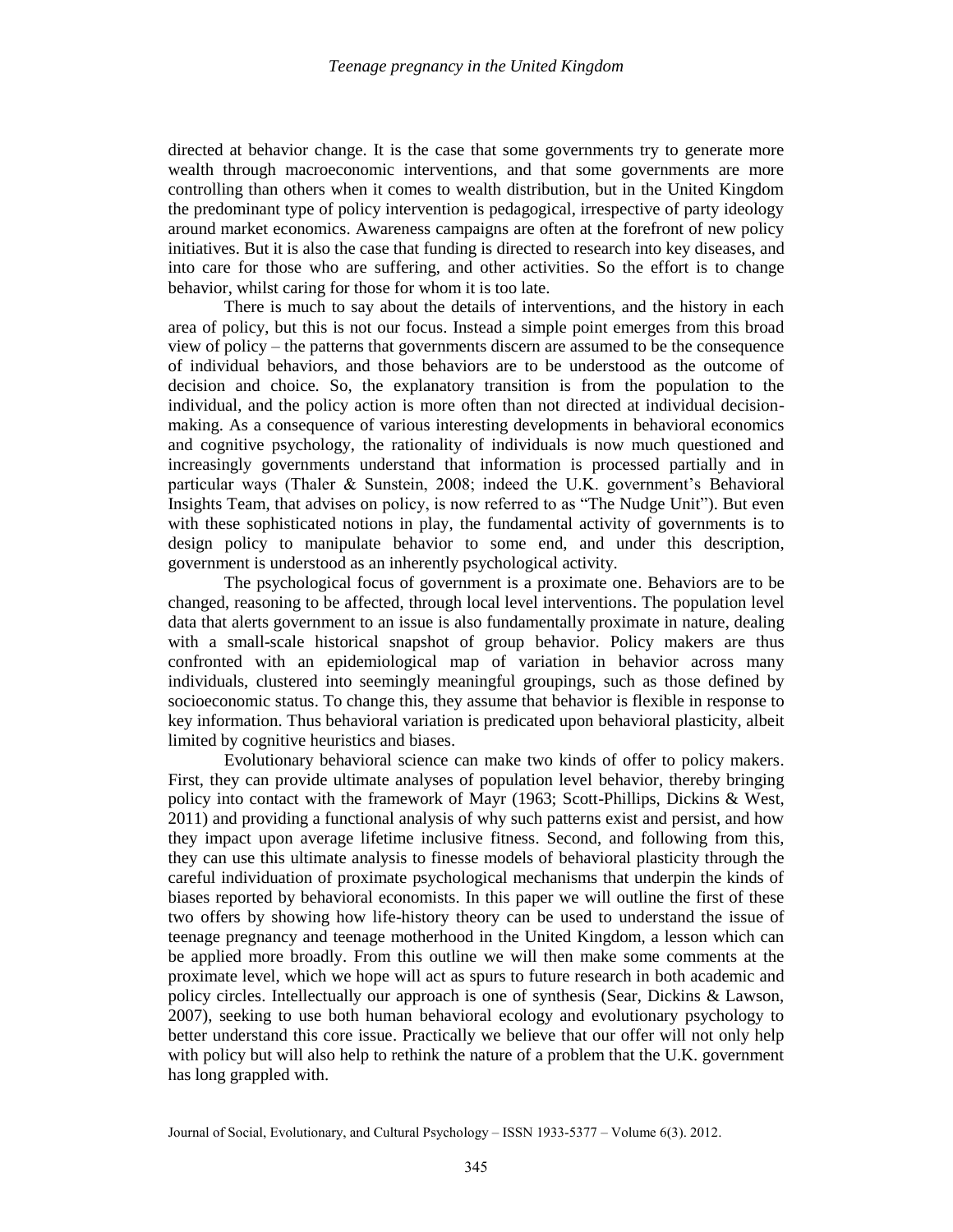The paper is structured as follows. We begin with an outline of the problem of teenage pregnancy within the U.K. and a discussion of the prevailing views about its cause. This leads onto an overview of some existing, non-evolutionary explanations that might nonetheless be enhanced by the perspective we offer. We introduce this perspective in a section on life-history theory and go on to review the application of this to early fertility, in particular focusing on the move to developmental induction as a proximate account of this phenomenon. This leads naturally to a discussion of the policy implications arising from this work and a positive conclusion.

#### **The Problem**

The United Kingdom has the highest rate of teenage pregnancy in Western Europe and the second highest in the developed world, with the U.S.A. in the top slot. Between 1998 and 2008, the U.K. rate of conceptions for girls aged between 15 and 17 years has consistently been around 40 per thousand, and between 40% and 50% of these conceptions have ended in abortion each year. In 2009 the rate dropped slightly to 38.2 per thousand, but the percentage abortion is within the usual range (see Figure 1 for details).

These rates are national averages. Rates of conception change across socioeconomic strata such that increasing deprivation is associated with increased rates of teenage conception, and teenage motherhood. The Department for Education, Teenage Pregnancy Unit published their latest analyses in May 2011 online<sup>1</sup>, in which they plotted the 15-17 year old conception rate for 2007-2009 against all local authorities in the United Kingdom in rank order of the index of multiple deprivation. This index reviews local morbidity and mortality, crime, education, and various other indices to see how well a local authority is doing relative to all others. The least deprived authorities had rates around 20 per thousand and the most had rates around 50 per thousand, with some into the sixties. Clearly there are some specific socioeconomic niches where teenage pregnancy, and teenage motherhood, is far more common than in others (Arai, 2009; Lee et al., 2004).

These socioeconomic patterns have been well known to the U.K. government for some time, leading to the formation of joint policy from the Social Exclusion Unit and the Teenage Pregnancy Unit under the last administration in 1999. This policy was operated at the local level, improving sex education and health advice, with the express aim of reducing the national rates of teenage pregnancy to around 20 per thousand by 2010 and encouraging girls and young women into education and training. As can be seen from the data above, this ambition was not met.

 $\overline{a}$ 

<sup>&</sup>lt;sup>1</sup> Available at[: http://www.education.gov.uk/childrenandyoungpeople/healthandwellbeing/teenagepregnancy/](http://www.education.gov.uk/childrenandyoungpeople/healthandwellbeing/teenagepregnancy/)

Journal of Social, Evolutionary, and Cultural Psychology – ISSN 1933-5377 – Volume 6(3). 2012.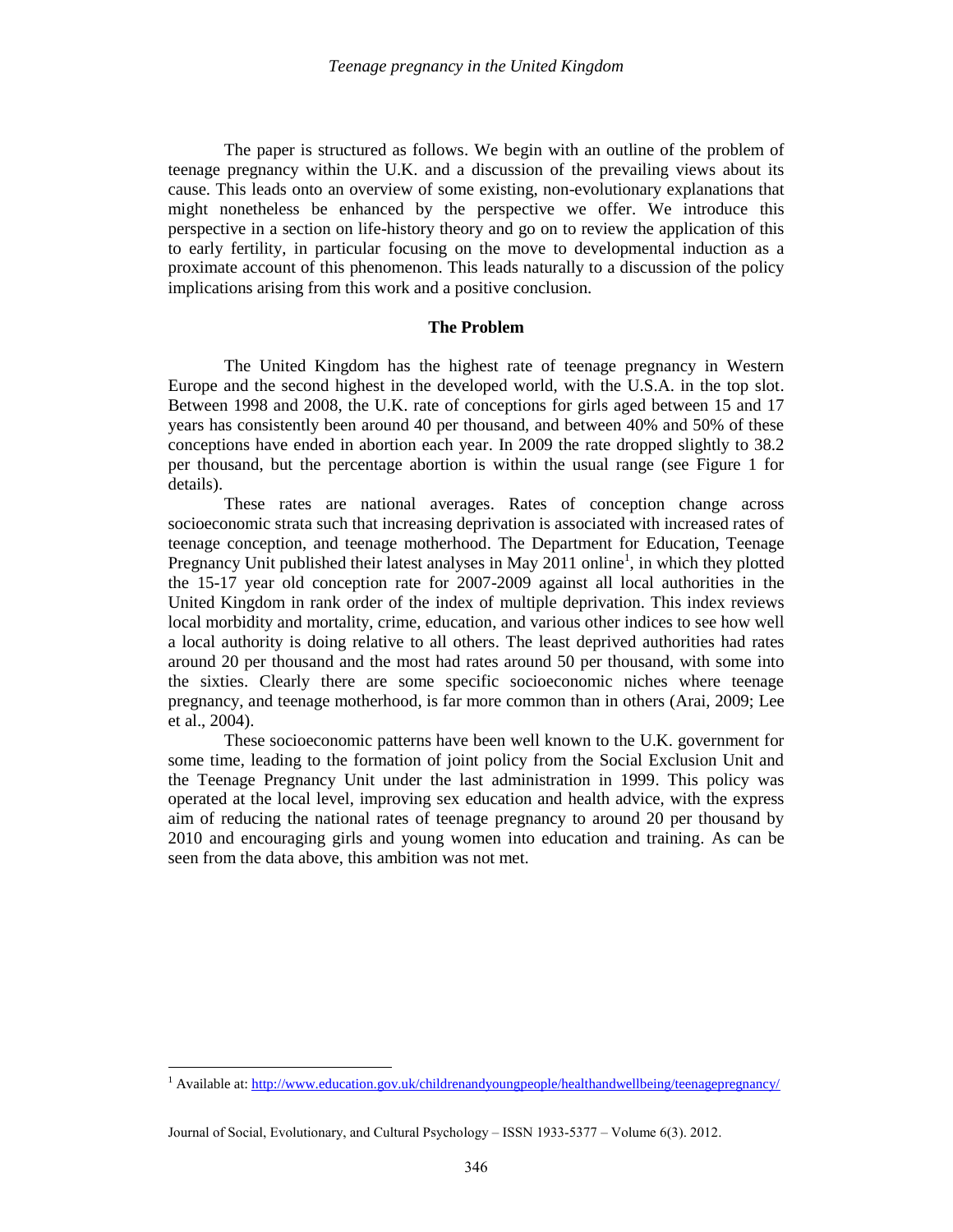

**Figure 1a:** Percentage abortions and conception rates per 1000 for all 15-17 year old females in the United Kingdom from 1998 to 2009.



Figure 1b: Actual number of conceptions for all 15-17 year old females in the United Kingdom from 1998 to  $2009^2$ .

## **Government and Media Viewpoints**

The current coalition government in the United Kingdom has expressed various views on family formation. For example, speaking on *Newsnight* on the BBC (Wednesday, October 6, 2010) culture secretary Jeremy Hunt declared the "number of

 $\overline{a}$ 

<sup>&</sup>lt;sup>2</sup> Source: [http://www.education.gov.uk/childrenandyoungpeople/healthandwellbeing/teenagepregnancy/](http://www.education.gov.uk/childrenandyoungpeople/healthandwellbeing/teenagepregnancy/a0064898/under-18-and-under-16-conception-statistics) [a0064898/under-18-and-under-16-conception-statistics](http://www.education.gov.uk/childrenandyoungpeople/healthandwellbeing/teenagepregnancy/a0064898/under-18-and-under-16-conception-statistics)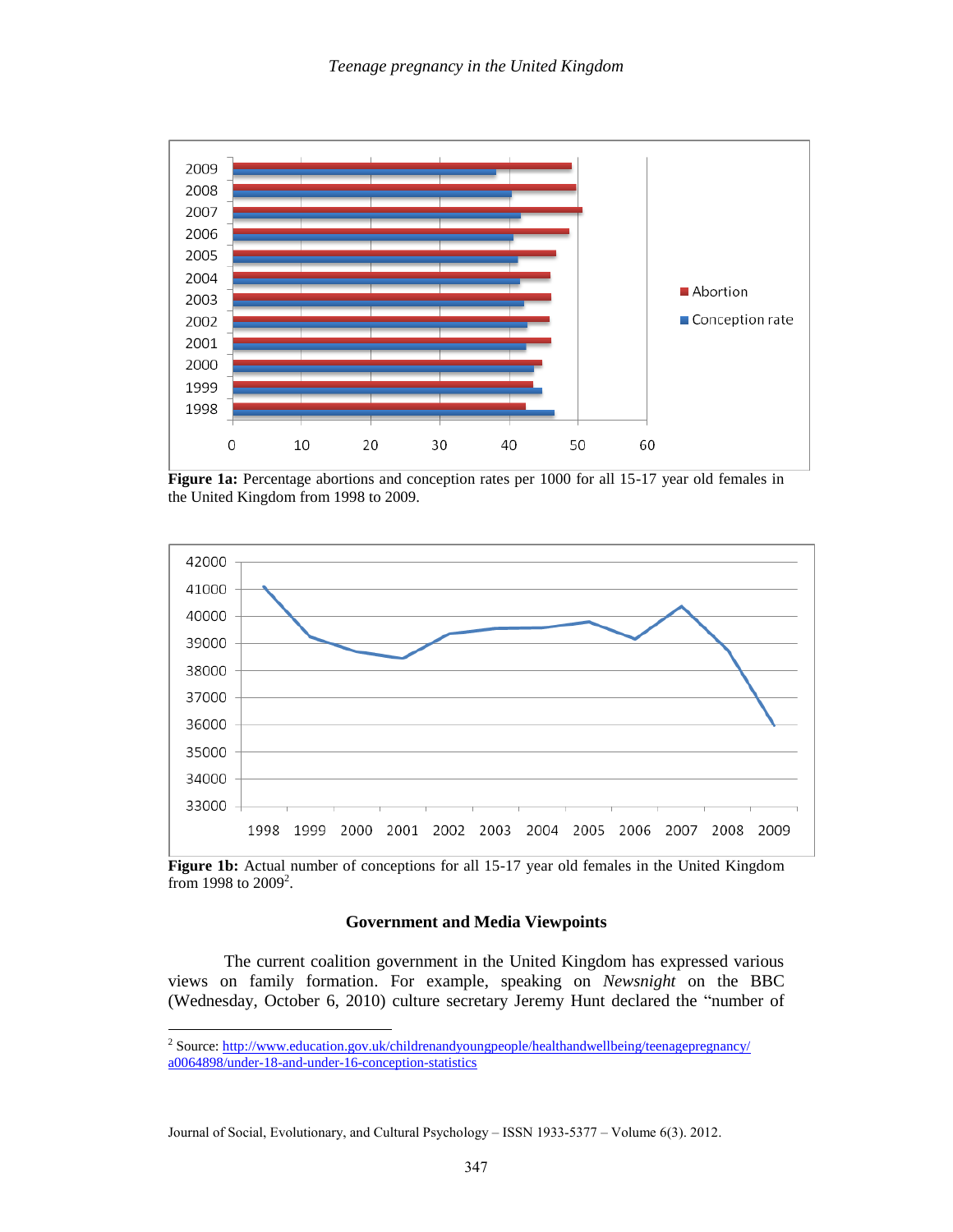children that you have is a choice, and what we're saying is that if people are living on benefits, then they make choices but they also have to have responsibility for those choices." His view was that people should adjust their family size according to their income, the implication being that poorer couples should perhaps think carefully about their total parity and live within their means in order to reduce the burden on the welfare state and thus the government<sup>3</sup>.

The implication of this suggestion is that people spend much time reasoning about their future families and understand the family as a utility that can be maximized relative to wealth in order to ensure a particular self-sustaining standard of living.

In response to the drop below 40 per thousand in 2009, the Minister for Children, Sarah Teather, made the following statement:

I welcome the continued decline in the teenage pregnancy rate in 2009, which has now fallen to its lowest level for almost 30 years.

There is still much more to do, to further reduce the number of teenagers whose lives are changed forever by an often unwanted pregnancy. Teenage parents and their children are more likely to suffer from poor health, unemployment, and poor achievement at school than their peers.

There remains a huge variation in the progress that has been made in reducing teenage pregnancy rates across the country. Some local authorities have seen their rates decline by up to 45%, while others have struggled. It is important, therefore, that local areas learn from each other and share what has worked, so that they invest in the things that will really make a difference.

Teenage pregnancy is an issue of continuing concern and the government will recognize the need to continue supporting local good practice in the Department for Education's youth policy statement and the Department of Health's Sexual Health Strategy, which are both due to be published later this year. (February 22,  $2011<sup>4</sup>$ )

The minister clearly recognizes the relationship between socioeconomic position and early pregnancy and early motherhood, but this recognition is phrased in a way that implies poverty, poor health, and educational outcomes are all a consequence of early motherhood. Both Hunt and Teather regard some acts of reproduction as stretching fiscal means. Teather also believes that teenage pregnancies are often unplanned. Indeed, at the end of her statement she pledges support for more educational initiatives which will presumably act to instill the kind of responsible attitudes Hunt referred to in his statement. Moreover, those local authorities with higher rates of teenage pregnancy are effectively seen as failing, and the suggestion is that they need to adopt the successful

 $\overline{a}$ 

 $3$  As far as we can tell, the average total parity for U.K. families/mothers is approximately the same across socioeconomic gradients. This is not the case in all developed world countries. For example, data for 2008 published by the Ministry of Social Development in New Zealand [\(http://www.socialreport.msd.govt.nz/](http://www.socialreport.msd.govt.nz/people/fertility.html) [people/fertility.html\)](http://www.socialreport.msd.govt.nz/people/fertility.html) shows that Maori and Pacific women have total fertility rates of 2.95 (the overall population rate is 2.18). In 2008 the teenage pregnancy rate for Maori women was 80.7 births per thousand 15 – 19 year olds. For Pacific women between 2005 and 2007 the rate was 42.5 per thousand. The overall teenage pregnancy rate in New Zealand for 2008 was 31.3 births per thousand.

<sup>&</sup>lt;sup>4</sup> Available online[: http://www.education.gov.uk/childrenandyoungpeople/healthandwellbeing/](http://www.education.gov.uk/childrenandyoungpeople/healthandwellbeing/teenagepregnancy/a0074764/minister-responds-to-latest-teenage-pregnancy-statistics) [teenagepregnancy/a0074764/minister-responds-to-latest-teenage-pregnancy-statistics](http://www.education.gov.uk/childrenandyoungpeople/healthandwellbeing/teenagepregnancy/a0074764/minister-responds-to-latest-teenage-pregnancy-statistics)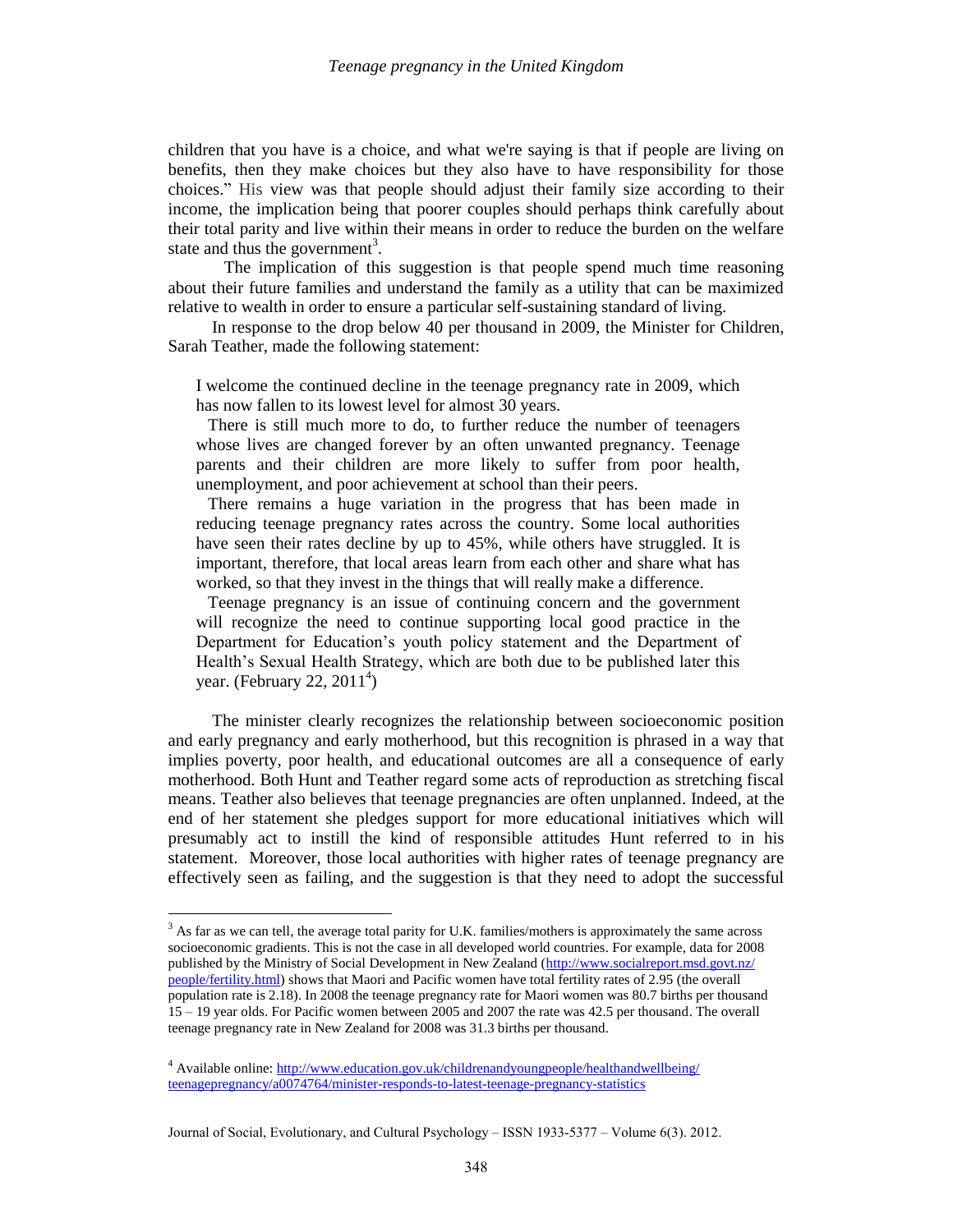measures taken up elsewhere. Whilst some measures are clearly more successful than others (Harden et al., 2009) there must surely be something more meaningful to say about the relationship between indices of multiple deprivation and teenage pregnancy?

The views expressed above by two ministers of the current government are not isolated examples, nor are they peculiar to this administration. The last administration believed that teenage motherhood acts to continue a cycle of poverty, with former Prime Minister Tony Blair's forward in the *Teenage Pregnancy* White Paper (Social Exclusion Unit, 1999) declaring the document:

(R)eveals the scale of the problem we face in this country and the cycle of despair in which many teenage parents are trapped... most teenagers who are likely to become pregnant come from poor areas, and from disadvantaged backgrounds. Often they feel they have nothing to lose by becoming pregnant.

Other politicians and journalists have argued that teenage girls become mothers in order to claim benefits that will improve their economic circumstances, the most well known negative stereotype being the view that young women get pregnant to claim local housing. At the 1992 Conservative Party Conference, the Social Security Minister attacked "young ladies who get pregnant just to jump the housing list." The media have also attacked young mothers and created reactionary headlines suggesting babies are used as a "passport to a better life" (*Scandal of teenage mothers as divorces hit a record level. End of family life in Britain* in *The Daily Express,* August 23, 1995; and, more recently, *'Deterrent' is a dirty word for dealing with teen mothers* in *The Daily Mail,* February 26, 2010).

It would appear there is some confusion in the public and political mind around these issues. Either teenagers become mothers, through unwanted pregnancies, with no insight whatsoever, or they decide to do so in order to gain benefits. Whilst both of these claims are logical possibilities, most behavioral biologists would find them crude accounts with little explanatory value.

Against this backdrop of views, British governmental policy for at least the last thirteen years has been focused on persuading teenage girls to delay becoming pregnant or giving birth, and considerable sums have been spent on educational and health initiatives dedicated to this aim. The Teenage Pregnancy Strategy Evaluation (2005) estimated that "New Labour" (1997-2010) had spent over £167.7 million in attempts to reduce the rate of teenage conceptions between 1999 and 2004, with a later Public Health White Paper, *Choosing health: Making healthy choices easier* (Department of Health, 2004) promising a further £300 million in investments over three years to ensure that young people fully "understand the real risks of unprotected sex and to persuade them of the benefits of using condoms to avoid the risk of...unplanned pregnancies" (Department of Health 2004, p. 5). Thus the focus has been upon scheduling and family planning, with later motherhood the desired outcome.

Creating a family is the most basic of biological functions. Arguably all organisms are in the business of reproduction; they spend the majority of their time preparing for it or dealing with the consequences of being a successful reproducer. Given this, it is unsurprising that there is in fact evidence of teenage mothers planning their pregnancies for their life circumstances (Frost & Oslak, 1999; Lee et al., 2004; Zabin et al., 1993). To this end, we believe that responsible and effective policies around fertility and reproduction can only begin to be developed once "we begin to understand how social

Journal of Social, Evolutionary, and Cultural Psychology – ISSN 1933-5377 – Volume 6(3). 2012.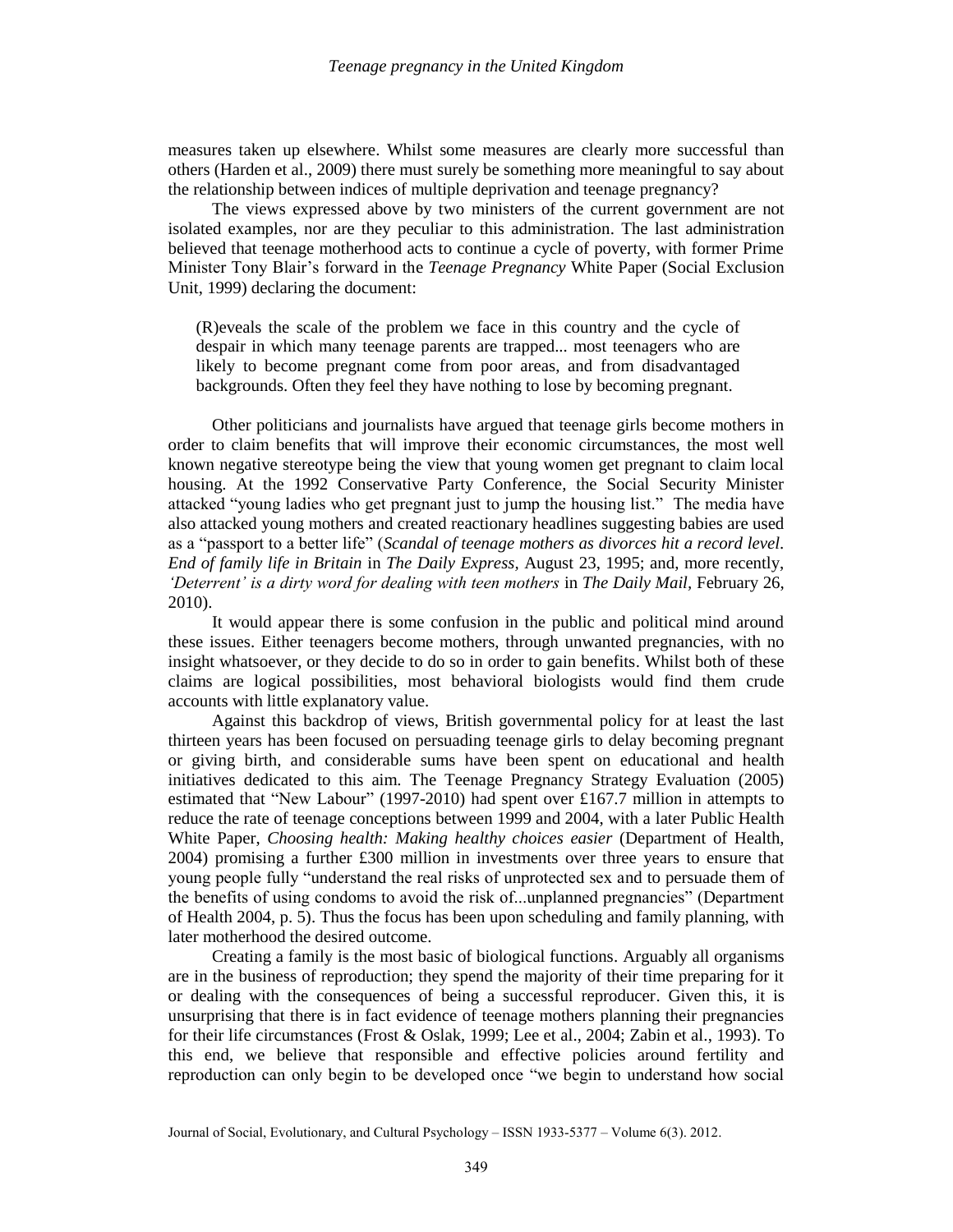phenomena affect core biological relationships" (Low et al., 2008, p. 15). This does not simply mean understanding rudimentary reproductive physiology, although that is useful, but rather understanding that young people live in specific reproductive ecologies and this impacts upon their physiology and behavior. More importantly, the application of evolutionary biology to this issue provides a definitive view of the utilities that are in fact being maximized, and once these are understood, policy makers are better placed to model their interaction with economic variables. We clarify this position with an account of the application of evolutionary biology to the issue of teenage motherhood, drawing on various sources, in an attempt to demonstrate the complexity of the situation. We hope that the explanatory power of this approach, which encompasses the reproductive behavior of not just humans but all sexually reproducing species, will cause a reevaluation of previous views expressed by government and the media.

# **Life-history Theory**

The key utility within evolutionary biology is inclusive fitness, which is the sum of direct (reproduction) and indirect (investment in the offspring of relatives) fitness. Organisms can be regarded as attempting to maximize their average lifetime inclusive fitness, and any trait that they exhibit can be understood as having been selected in this context. Life-history theory captures the dynamics of (inclusive) fitness maximizing as a system of trade-offs across the whole of the lifespan from conception to death. This perspective is not dissimilar to economic analysis such that we can regard an organism as having to make decisions about how much to invest in building and then maintaining its somatic capital and when to divert resources from this effort into reproduction (Kaplan & Gangestad, 2005).

Clearly, diverting resources from somatic maintenance to reproductive effort is a trade-off. One should expect that ecological variables predict evolutionarily stable strategies. For example, it is well understood that unpredictable ecologies lead to earlier reproductive effort and thus fewer resources being invested in somatic growth and maintenance (Sear et al., 2004). Alternatively, a stable ecology might lead to greater somatic investment, as building a larger and more robust body will potentially increase longevity and therefore the opportunity to make successful inclusive fitness investments. Under times of ecological stress, building such a body will become more difficult to achieve and its expense may reduce inclusive fitness opportunities relative to individuals who grow and mature faster, and reproduce sooner. In other words, taking a long time to grow increases your chance of dying before reproduction in risky environments. This set of relationships can be captured as a current versus future reproduction trade-off, which has only three outcomes: no current reproduction, some resource allocation to the present and some to the future, or total current reproduction followed by death (Kaplan & Gangestad, 2005).

Another key life history trade-off is that between the quantity of reproduction and the quality of the offspring produced. Producing a large number of offspring might be favored by natural selection when resources are poor, or the ecology unpredictable. Under such circumstances, having many offspring and consequently not investing heavily in each individual will increase the chances of fitness gains, even though some may not survive due to under investment. Alternatively, in well-resourced and predictable environments, increasing investment in fewer offspring in order to increase quality may be the better allocation of resources. Such infants are more likely to be reproductively

Journal of Social, Evolutionary, and Cultural Psychology – ISSN 1933-5377 – Volume 6(3). 2012.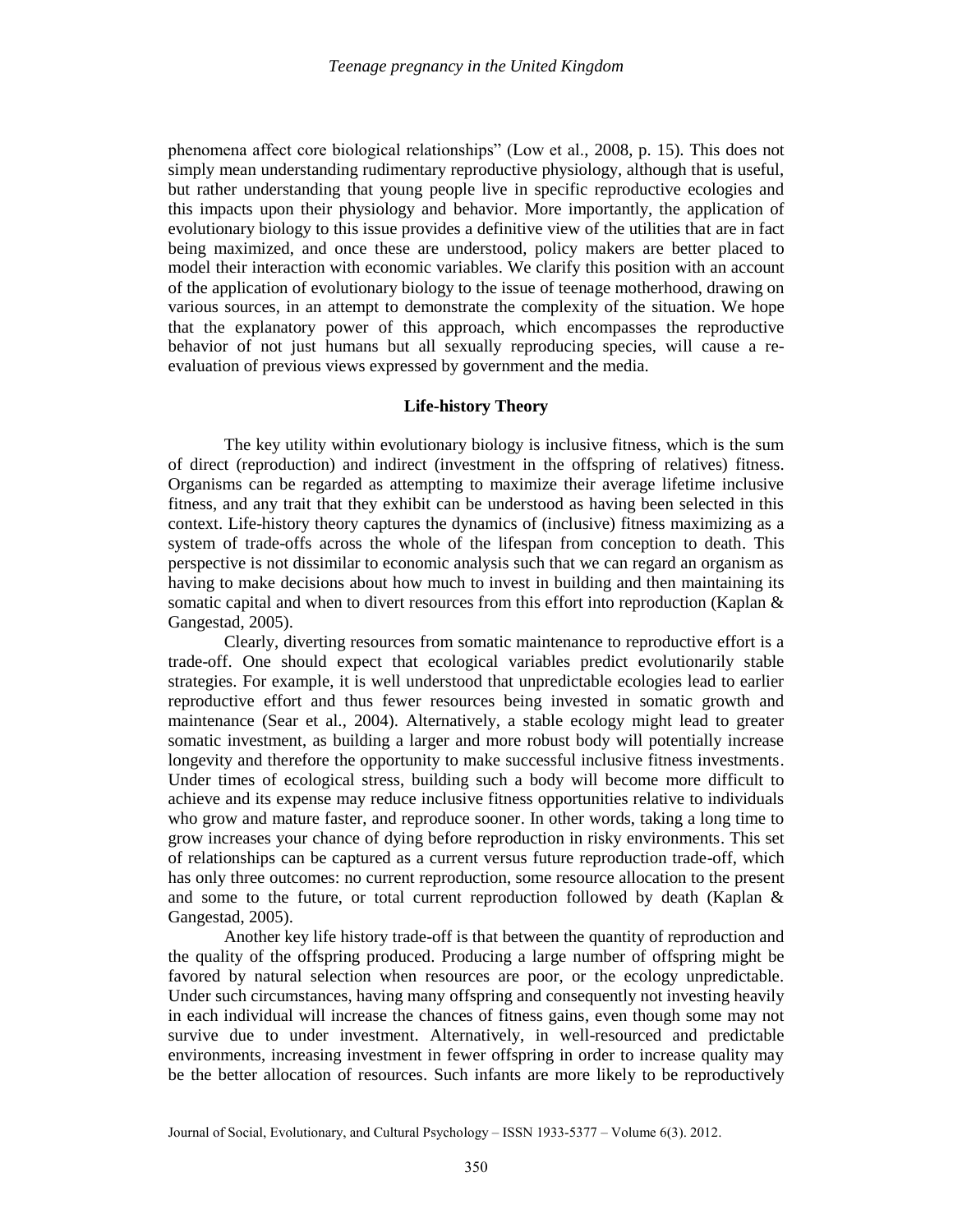successful adults and will be better able to face a downturn in circumstances at some future point.

These trade-offs, between quantity and quality of offspring and current versus future reproduction, have been referred to in terms of *r* and *K* selection (MacArthur & Wilson, 1967; Pianka, 1970). In ecological equations, *r* refers to the growth rate of a population, while *K* indicates the carrying capacity of the environment in which that population exists. Thus, in unpredictable environments, individuals are subject to *r*selection, which leads to faster maturation, smaller growth, earlier and greater reproduction, and wide dispersal of offspring. *r*-selected individuals are unlikely to gain fitness benefits from entering into competition with others due to the changeability of the environment, and they tend to colonize ecological niches that are not overly crowded – in other words, they are a long way from the carrying capacity of the local environment. The best strategy for these individuals is simply to grow fast, reproduce a lot, and disperse their young. *K*-selection, on the other hand, occurs in stable, predictable environments. *K*-selected individuals compete for access to resources and invest in specializations to exploit their ecology. As a consequence, the population size of *K*selected individuals is often near to the carrying capacity of the local environment. Such individuals mature slowly, requiring much parental effort, grow larger, live longer, and reproduce at a lower frequency than *r*-selected individuals.

This model is often viewed more as a continuum with most species falling somewhere between total *r*-selection and total *K*-selection. This is not too surprising, for any individual within a predominantly *r*-selected situation would gain some fitness advantage from the development of even minimal specializations that gave a competitive edge. As a consequence, such traits would reach fixation and shift the species toward the *K* end of the spectrum. Thus organisms develop evolutionarily stable strategies that position them somewhere on an *r/K* continuum.

The details of *r/K* selection have been criticized, most notably by Stearns (1977), who has argued that *r* and *K* are not equivalent concepts and cannot be mounted on a continuum. Nonetheless, the notion of a continuum is thought to have heuristic utility. This heuristic sees organisms as distributed on a fast to slow life-history continuum. Thus, an organism on a slow life history will have relatively slow growth and development, later reproduction, and a longer-life. Those at the fast end will grow fast, reproduce early, and die sooner. The slow-fast continuum more explicitly captures both the current versus future and quantity versus quality trade-offs at the heart of life history theory.

#### **Fertility Scheduling and Developmental Induction in Human Populations**

Applying life-history theory to reproductive decision-making, and teenage motherhood more specifically, provides us with a number of insights. Teenage mothers, by definition, are relatively young, reproducing well before the population mean in Western democracies (Kramer & Lancaster, 2010) and therefore can be seen as opting for current rather than future reproduction. As such, we can argue that they are on a fast life history relative to the overall population in which they live, although we must note that Western populations in fact consist of distinct ecologies (Johns, 2011; Nettle, 2010). Given this, we should predict differences in growth and development and sexual behavior. We might further predict that life-history strategies are to some degree heritable

Journal of Social, Evolutionary, and Cultural Psychology – ISSN 1933-5377 – Volume 6(3). 2012.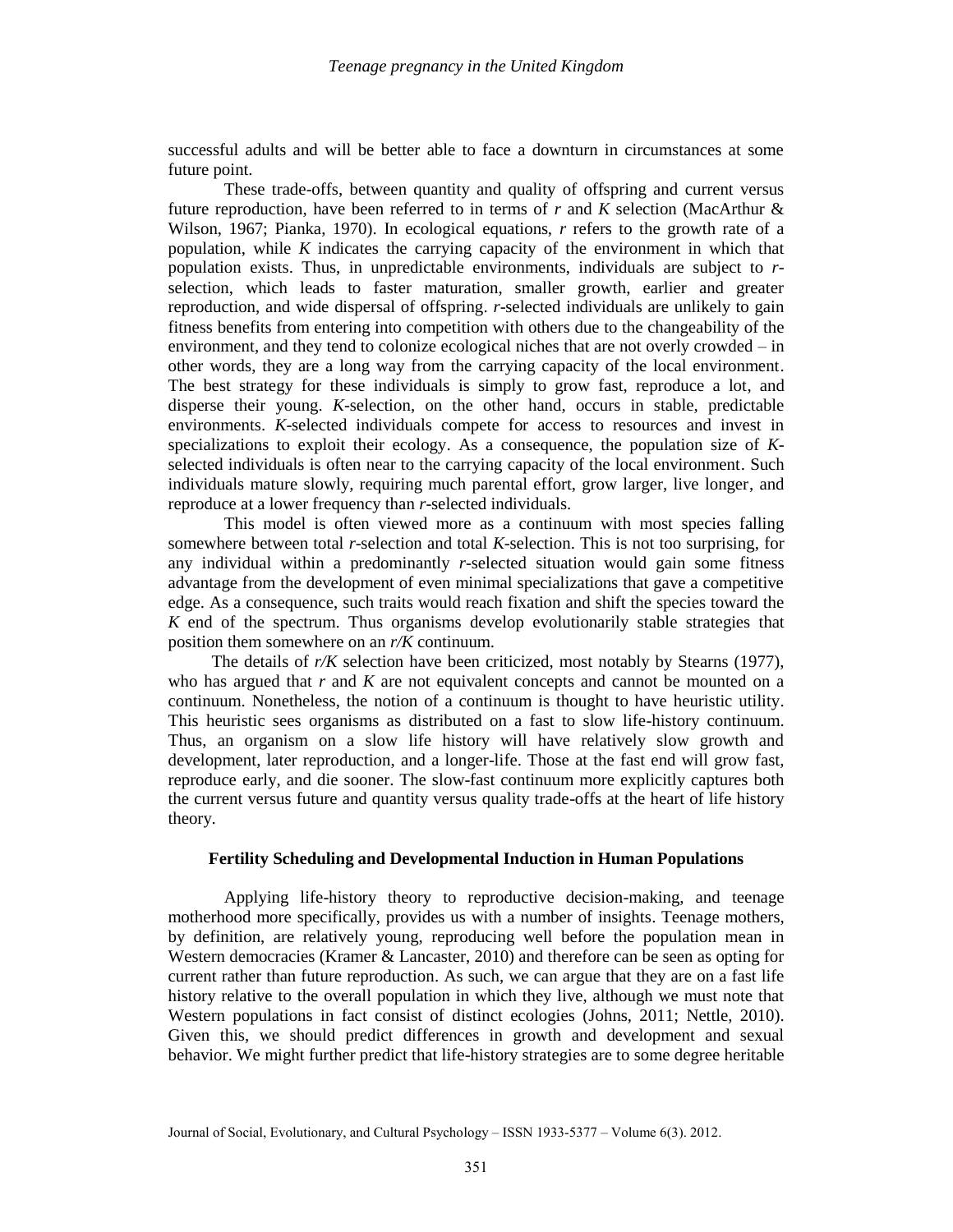(Kirk et al., 2001) and that teenage mothers have had specific kinds of parenting experiences themselves.

Draper and Harpending (1982) were among the first to apply the logic of lifehistory theory to aspects of human reproductive development in this way. They were particularly interested in the effects of father absence upon development. Girls from divorced families, where the father had left, were more likely to be promiscuous during their adolescence and less likely to develop good marital or marriage-like relationships in the future. Those with a father had a different developmental profile in which the onset of sexual behavior is delayed and long-term relationships are sought and more successfully managed. The difference between the two trajectories is that in one the child develops under the expectation of little to no paternal investment in offspring, whilst the other anticipates significant investment from the father of their children. Draper and Harpending argued that these two reproductive strategies maximized fitness under the circumstances in which they occurred. A child would take one or other strategic line as consequence of early childhood experience, in effect rendering such experience crucial for predicting the future. To this end, childhood experience of paternal investment is helping individuals to track the local reproductive ecology and the likely strategy of future mates.

Belsky, Steinberg, and Draper (1991) argued that father-absence is just one aspect of early socialization that can affect future life-history strategies. Belsky et al. (1991) focused upon fitness maximizing strategies, but they also stressed the facultative nature of strategic response, such that humans would have been selected to be flexible in the face of ecological change within certain parameters. This is a move away from seeing species as distributed on an r/K, or fast-slow continuum, but it is not a refutation of that notion. Species can have relatively faster or slower life histories than one another, but within a species, one would expect to see differences in relative life-history speed predicted by local ecological contingencies as this would further maximize fitness (Chisholm, 1993; Ellis, 2004). Thus, according to Belsky et al. (1991):

(T)he principal evolutionary function of early experience – the first 5-7 years of life – is to induce in the child an understanding of the availability and predictability of resources (broadly defined) in the environment, of the trustworthiness of others, and the enduringness of close interpersonal relationships, all of which will affect how the developing person apportions reproductive effort. (p. 650)

Those whose early experience is negative with respect to the above parameters will begin reproduction sooner and invest in parenting less, compared to those whose experience is positive. Belsky et al. (1991) summed such early experiences in terms of contextual stress and presented a review of the literature supporting their view. What was novel about their review was the prediction, presented with some supporting evidence, that contextual stressors would induce early puberty and hence sexual maturation. Thus, father absence, as discussed by Draper and Harpending (1982), and other factors, should lead to early puberty in girls and a fast life-history strategy. What Belsky et al. (1991) predicted, then, was that stressful early life events cue individuals both physiologically and behaviorally to begin investment in reproduction sooner. Stressed girls will mature faster and begin reproduction sooner, and do so without great paternal investment.

Journal of Social, Evolutionary, and Cultural Psychology – ISSN 1933-5377 – Volume 6(3). 2012.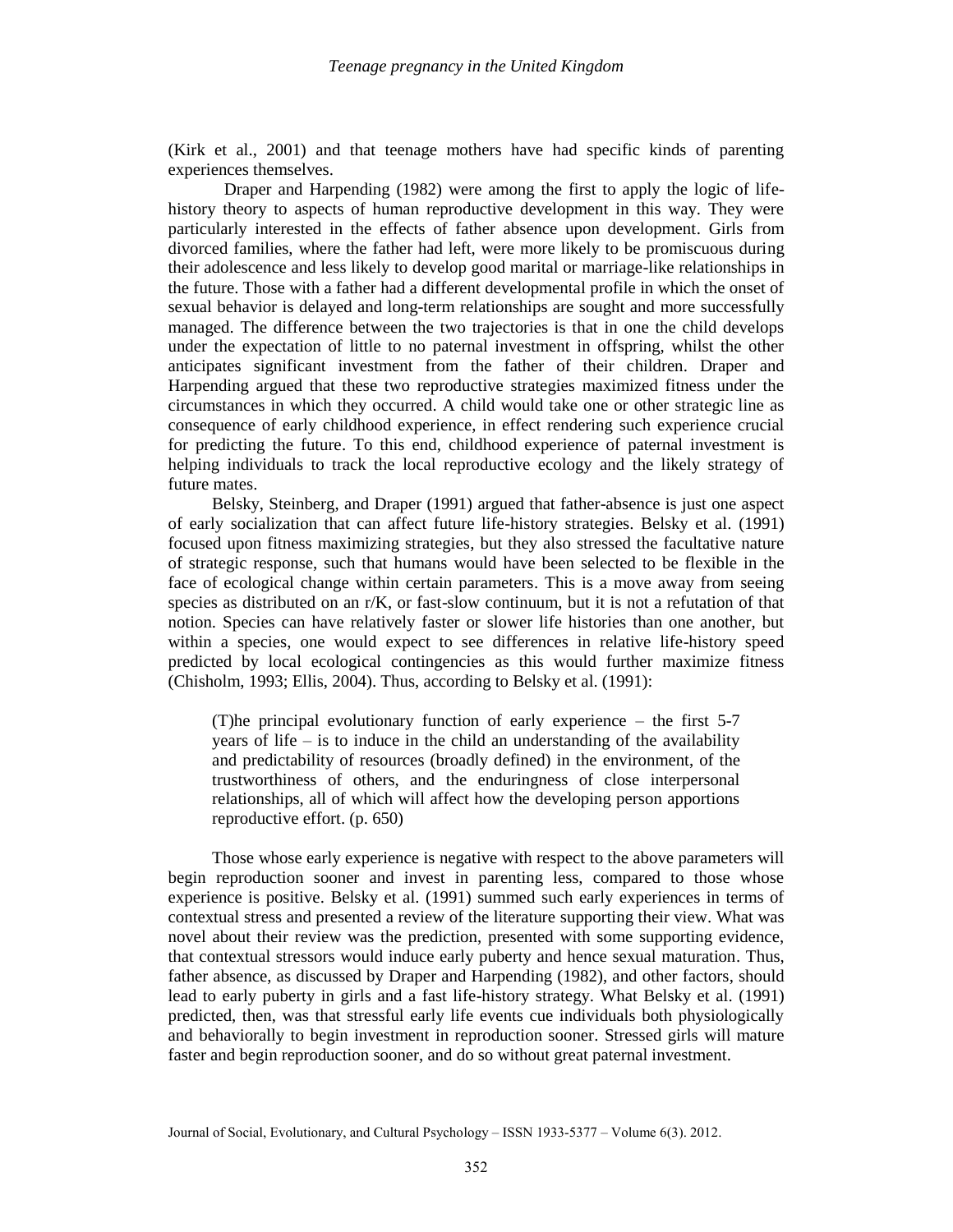Since Belsky et al. (1991) published their paper, there has been much empirical work demonstrating the relationship between contextual early life stressors and accelerated puberty and also, to some extent, teenage childbearing (Belsky & Beaver, 2011; Belsky, Houts & Fearon, 2010; Belsky, Steinberg, Houts & Halpern-Fisher, 2010; Bogaert, 2008; Chisholm, Quinlivan, Peterson & Coall, 2005; Ellis & Garber, 2000; Ellis, McFadyen-Ketchum, Dodge, Pettit & Bates, 1999; Gaudie, Mitrou, Lawrence, Stanley, Silburn & Zubrick, 2010; Moffitt, Caspi, Belsky & Silva, 1992). These findings help to make sense of the overwhelming relationship between indices of low socioeconomic position and teenage motherhood that are commonly cited in the social science literature (see Arai, 2009, for an overview) and that are at the core of governmental and policy concerns. Poor socioeconomic circumstances are stressed ecologies (Nettle, 2009, 2010) with relatively low life expectancy and higher rates of specific forms of morbidity and mortality, as well as increased incidence of psychosocial stressors that conform to notions of contextual stress, as outlined above.

The evidence in favor of a fast life-history interpretation of teenage pregnancy is strong, but that should go beyond more than simple acceleration of sexual maturation and a bringing forward of age at first pregnancy. Indeed, developmental differences between early and later reproducing mothers, as well as differences in intended age of first pregnancy, have been shown. Nettle, Coall and Dickins (2010, 2011) have recently analyzed the large cohort collected under National Child Development Study. This study has tracked people born in the U.K. within the first full week of March,  $1958$  (n=16,416) and although there has been attrition in the population size since then, the study still represents a considerable cohort over time. The key predictors of early motherhood in this population were low birth weight for gestational age (so not including preterm babies), shorter period of breastfeeding, maternal separation during the first five years of life, frequent home moves, and a lack of paternal investment. All but the birth weight effect remained significant upon adjustment for socioeconomic position. The effect of childhood socioeconomic position upon the age at first pregnancy was partially mediated by early life conditions, and this last relationship was partially mediated by emotional and conduct problems in childhood (Nettle et al., 2011). Low birth weight was also associated with earlier intended reproduction as expressed at 16 years, and this intention was related to later behavior, indicating some level of planning (Nettle et al., 2010).

Whether the planning reported in Nettle et al. (2010) is based upon direct awareness or not is an open question. However, Johns (2011) has recently demonstrated that females' perceptions of environmental risk are a good predictor of teenage motherhood in a U.K. population. Johns argues that such perception may well impact upon temporal outlook (see also Chisholm, 1999; Smith & Roberts, 2011) affecting decisions about the relative trade-offs of current versus future investments. Belsky et al. (1991) argue that the proximate psychology of attachment might enable the kind of lifehistory calibration they predict.

Overall these findings fit well with the developmental induction model proposed by Belsky, Steinberg and Draper (1991), providing evidence for the role of psychosocial contextual stressors as well as other indices of resource, such as low birth weight.

#### **Policy Implications**

How can an evolutionary framework help to move policy makers beyond what might at best be described as an intervention impasse? In spite of the vast amounts of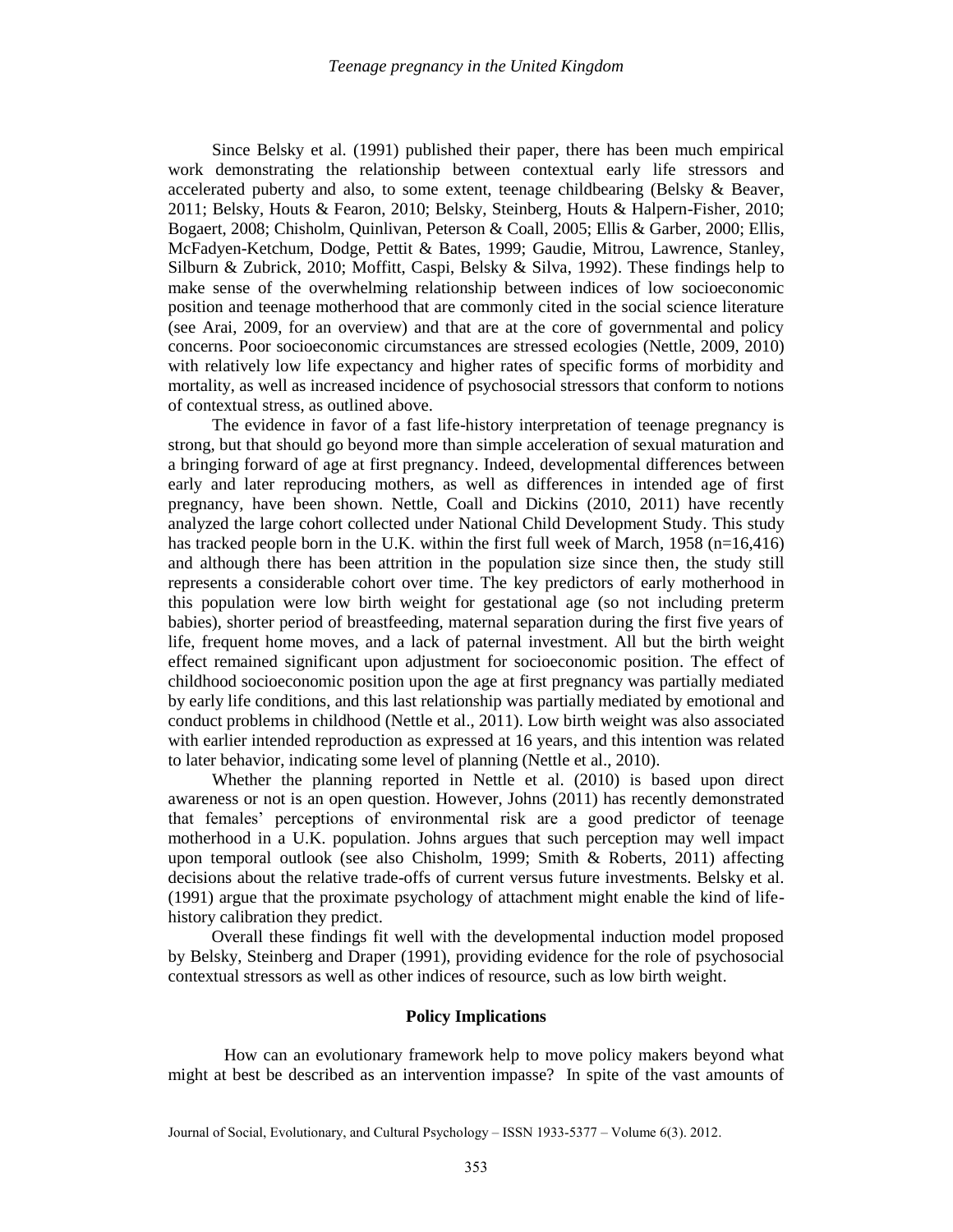money spent since 1999, the rate has only just dropped below 40 per thousand, and then only marginally so.

First, policy makers should no longer view teenage parenthood as a problem of education or irresponsibility (Arai, 2009), but rather an appropriate decision made, or strategy followed, in particular contexts (Geronimus, 1996). Trying to simply reduce the number of teenagers having children is doomed to failure if underlying ecological conditions are not taken into account. Policies aimed at reducing teenage pregnancies or supporting teenage mothers should focus on instability in the pre-conception environment, rather than blaming teenage motherhood on sexual naivety or random reproductive accidents. Therefore, a further benefit of this reassessment would be to remove the stigma associated with young parents.

Second, the frequently examined proximate correlates of teenage motherhood should be de-emphasized in teenage pregnancy and parenting policy formation. Although these correlates can contribute to the overall picture of environmental risk and extrinsic mortality perception, they only contribute to one dimension of explanation, and focusing on one or two correlates in policy formation leads to narrow, "Band-Aid" type solutions. For example, it is often stated that peer pressure is a cause of young girls to become teenage mothers (Maxwell & Chase, 2007). This may be a relevant correlate, but it must be asked *why* a particular community of teenage girls should be particularly pronatalist or believe that having children at a younger age is beneficial and normative. An evolutionary perspective would suggest that the ecology is driving early fertility such that teenage girls, and young women, are organizing themselves to deal with this (Sear & Dickins, 2010) and developing relevant social norms. Those norms do not drive the early reproduction, but act to support it. This is a very different view from that at the heart of pedagogical policy initiatives.

Third, and following from this, an approach couched in life history theory sees humans as inherently local creatures, responding to cues in their immediate environment about the availability of resources and chances of living a long, predictable life. The inequality issue that politicians point to is a fact, but what is required now is a theoretically guided ecological approach to understanding lives as they are lived in particular neighborhoods. This will require a more anthropological focus upon social network structures in terms of kinship and other support groups, data about actual exposure to risks, and morbidity and mortality cues and a different kind of data resource to inform policy (Nettle, 2011).

Fourth, there must be a recognition in policy formation of extrinsic versus intrinsic mortality risks, and how each of these contribute to reproductive, as well as other health related decisions. It has been well-established (Promislow & Harvey, 1990) under an evolutionary life history framework that extrinsic mortality risks, that is, those that cannot be controlled by an individual, exert a strong influence on how much energy should be allocated to the risks that can be controlled, such as adhering to healthy behaviors, and that living in lower socio-economic circumstances increases the amount of extrinsic risk to which an individual is exposed. Where threats from external risks are high, that is, individuals have little control over their own mortality, and consequently when (the probability of) adult mortality is high (life expectancy is low), the optimal strategy is to reproduce at a younger age, as this would guarantee the survival of at least one offspring (Chisholm, 1993; Low et al., 2008). Policy makers should not expect individuals to make "good," rational choices for themselves, without considering the nature of extrinsic risk in the wider environment.

Journal of Social, Evolutionary, and Cultural Psychology – ISSN 1933-5377 – Volume 6(3). 2012.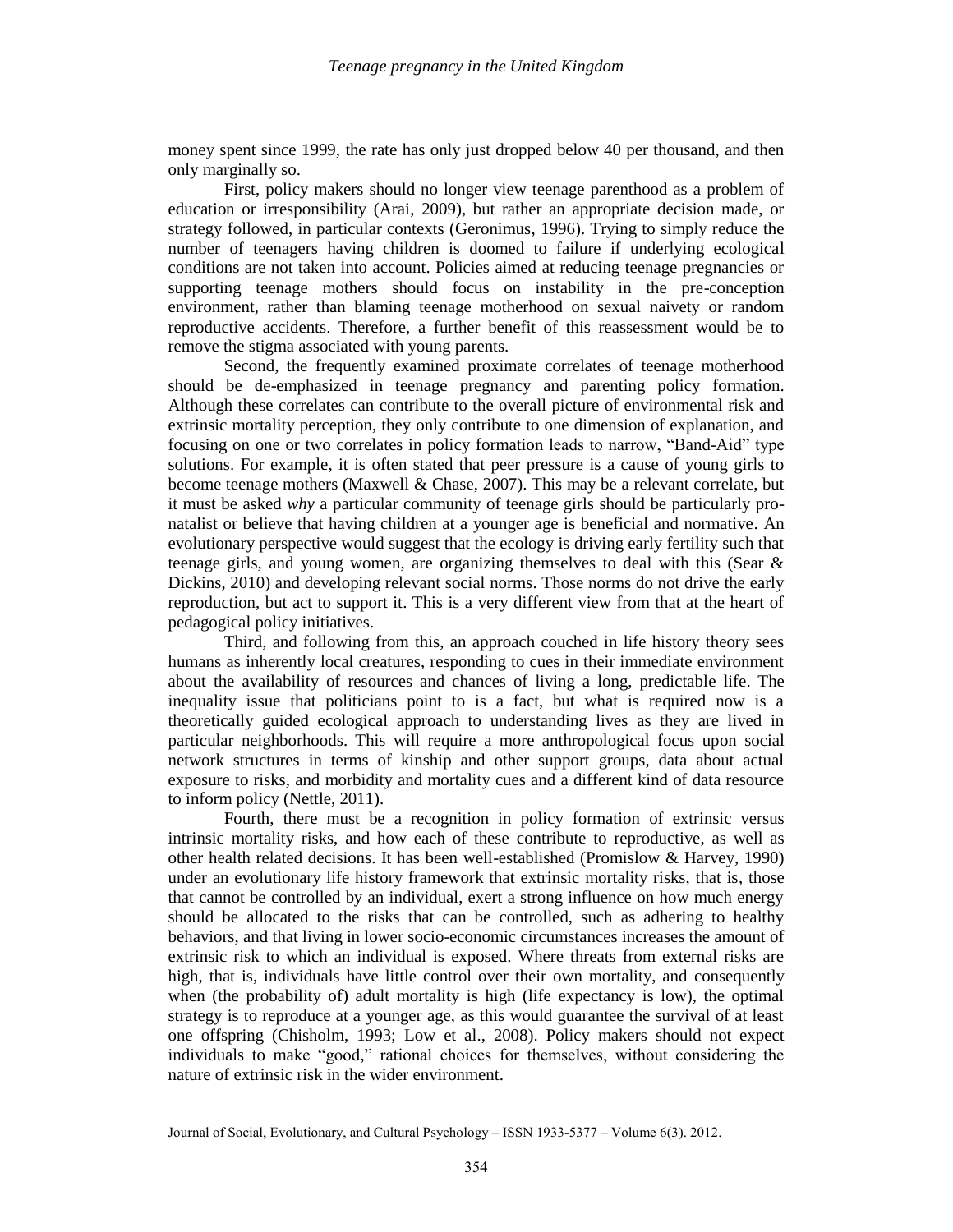Finally, the idea that teenage pregnancy prevention policies will act to reduce poverty is counter-intuitive (Arai, 2003; Geronimus, 1996). Teenage mothers are women who have already experienced hazardous neighborhoods, unstable family situations, and poverty before they became pregnant, and that these experiences contributed to the timing of pregnancy (Botting et al., 1998; Geronimus, 1991, 1992; Johns, 2011; Males, 1993; Stevens-Simon & Lowy, 1995). Such women do not appear to have randomly elected to reproduce during their teenage years. Rather they made the decision (either consciously or subconsciously) to start reproducing in light of their past experiences and assumed future stability. Policy approaches would ideally be aimed at providing deprived women and girls with the chance to live long, healthy, predictable lives (Geronimus 1996). Attempts to reduce inequality, perceptions of relative poverty, and extrinsic mortality risks should eventually affect reproductive behavior. Most methods aimed at preventing teenage pregnancy today often ignore the fact that many young women may be choosing to have children while they are young and healthy. Taking a behavioral ecology approach instead suggests that this is rational for them. It is appropriate given the context in which they live their lives.

## **A Practical Suggestion**

The preceding section clearly indicates a number of implications for policy makers that arise from applying a life-history perspective. The entire set of possible policies that might emerge after detailed consideration of these implications is potentially very large, not least because it will also be determined by other extrinsic factors, such as available budgets and subtle details of local ecology, and these factors will influence the granularity and scope of approach. To this end, it is beyond the reach of this paper to list all possible policies. Nonetheless, to help focus thinking in this area, we provide a simple, practical suggestion in this section.

According to a principal components analysis conducted by Johns (2011) there are two key factors that people pay attention to in their environment. The first factor captured environmental risk and included 12 items. The highest positively loading items were: "Crime was a problem in the area"; "Vandalism was a problem in the area"; and "There were problems (such as noise, abuse or crime) with neighbors in the area." The second factor included two negatively loading items that captured how included individuals felt within the community. It was the first factor that clearly predicted early pregnancy. As Johns notes, this finding is consistent with a large literature demonstrating a link between dissatisfaction with neighborhoods and poor mental health. Indeed, Aneshensel and Sucoff (1996) have argued that graffiti, crime, violence, and drug use should be conceptualized as ambient hazards to the mental health of adolescents. More recently, Kruger, Munsell, and French-Turner (2011) have applied a life-history approach to explain the link between neighborhood deterioration and low birth weight and premature birth. Clearly, this relationship has implications for early pregnancy as low birth weight is a key predictor (Nettle et al., 2010) and suggests environmental quality acts as a contributory factor in areas of continued high early pregnancy. The proximate mechanisms governing this complex set of relationships are, as yet, unclear. But this does not prevent politicians tackling the principal cause.

Our suggestion is simple. Instead of investing in educational programs of the sort discussed above, investment should be diverted to the maintenance of at-risk neighborhoods. In the U.K., this would mean that public money should be diverted from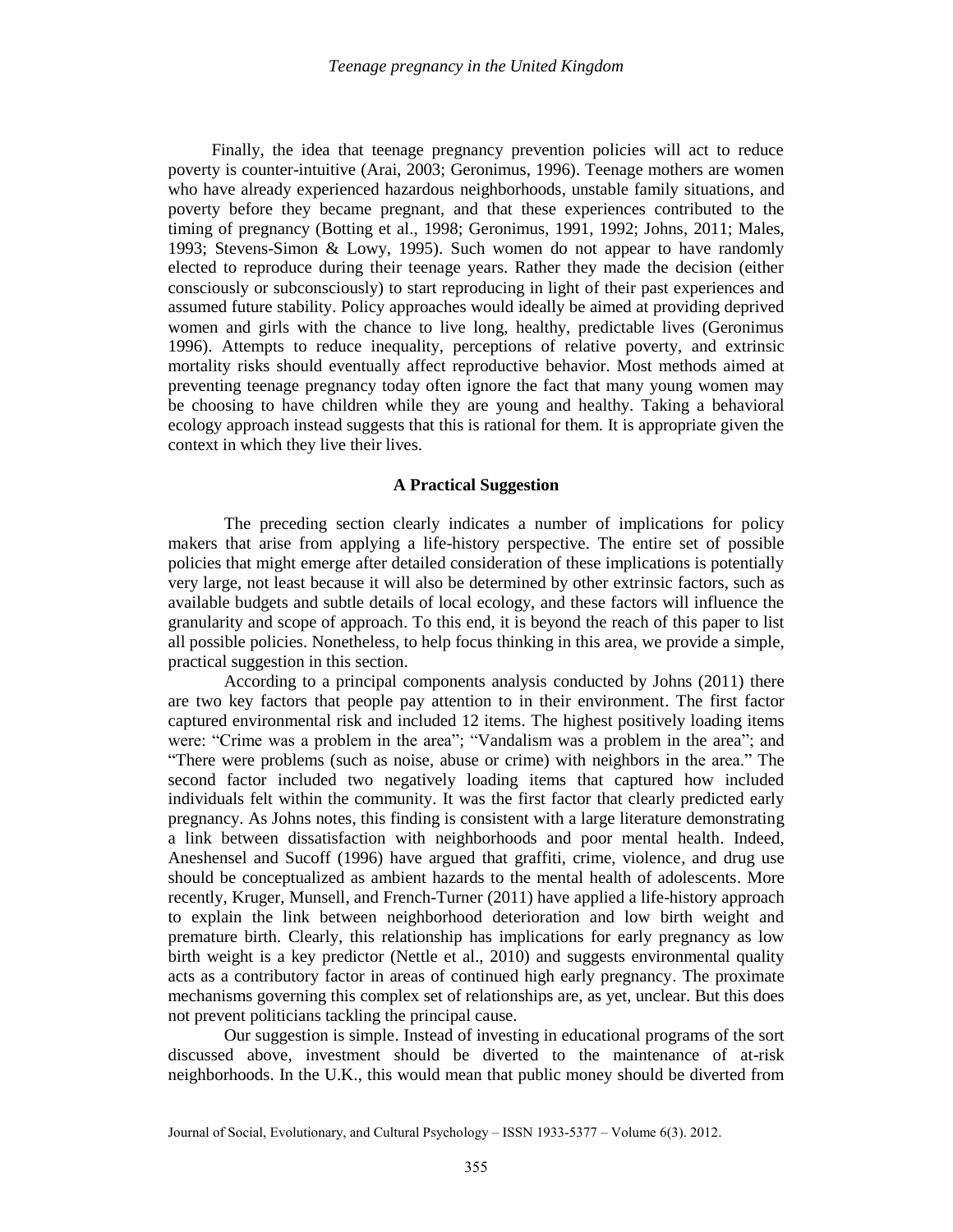the existing teenage pregnancy unit policies and applied as supplements to local authority council tax budgets in key areas with high rates of teenage pregnancy. As it stands, these areas are necessarily stretched in terms of council tax, for this is a property tax based upon the estimated value of the property, and in these neighborhoods, not only is property price low, but more residents are able to claim reductions in their payments as recipients of welfare benefits. These supplements should have restrictions on use that could not be overridden by local council mandates, and would include funding active programs to remove graffiti, repair vandalized property, clear litter, maintain and develop green spaces, and areas for children to play, improve street lighting, and visibility, thereby improving security and reducing the number of opportunities for street crime. Funding might also be diverted to employing more community support police officers in areas of particularly high crime.

It is unlikely that the existing budget for teenage pregnancy reduction will be sufficient to fund this council tax supplement program in its entirety. Funding will have to be sought from elsewhere, and that is likely to be through further taxation. There is much to be said about taxation, and this is not the place to begin that discussion, but we would strongly recommend policy makers read Frank (2011) for an evolutionarily informed discussion of issues around taxation and the public good. For now, we would point out that our suggestion would have benefits beyond teenage pregnancy, in terms of mental health and associated criminality.

In summary, changing perceptions is intrinsically difficult; changing what people perceive is much more straightforward.

### **Conclusion**

The attempt to reduce teenage pregnancy rates through simple proximate correlates, health concerns, or moral issues (as did the SEU report 1999) is unlikely to be successful if young women continue to live in poverty or perceive their environments as being hazardous, have experiences in their family or neighborhood that truncate their future expectations, and, in consequence, make the reproductive decision to start having their children at a young age. The ongoing attempt to reduce the number of births to teenagers may unfortunately have more to do with reducing the associated costs to the government than with improving the life situations of adolescents and adolescent parents, and until antecedents of teenage parenthood, such as environmental risk and instability are accounted for in policy decisions, the United Kingdom will continue to have a high rate of teenage pregnancy. The United Kingdom is an extremely unequal society. Perceived extrinsic risks and threats to life expectancy are surprisingly high in particular localities (Marmot, 2010) and efforts to identify particularly pro-natalist communities living under high extrinsic mortality risks for specific support and intervention may be one way forward. If policies supporting and understanding early reproduction recognize the importance of life history tradeoffs as core to reproductive scheduling, they are not only more likely to succeed, but will be more positive and empowering for those they aid, given that the outcome will be presented as being adaptive rather than irrational.

## **Received December 13, 2011; Revision received April 20, 2011; Accepted May 19, 2012**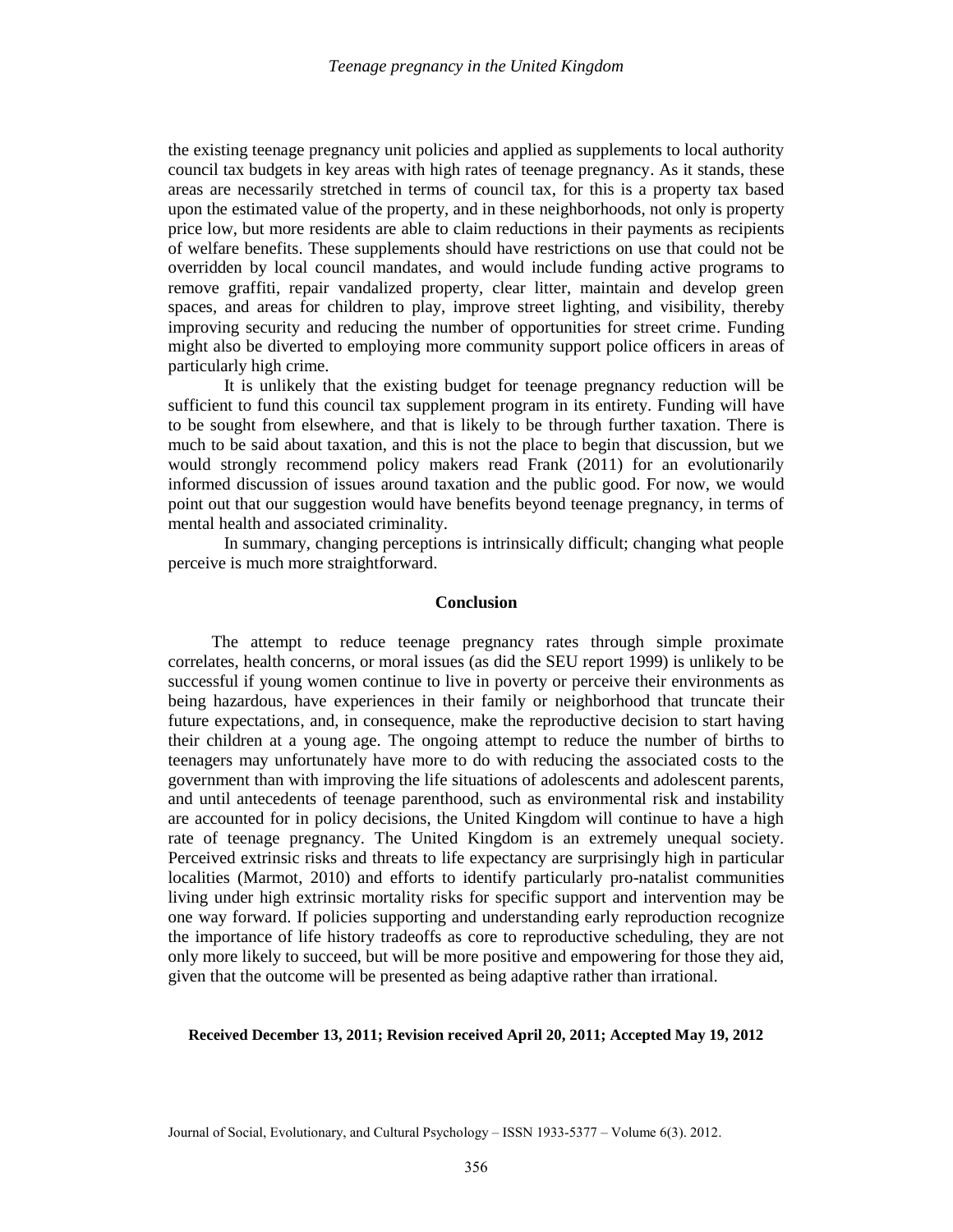#### **References**

- Aneshensel, C. S. & Sucoff, C .A. (1996). The neighborhood context of adolescent mental health. *Journal of Health and Social Behavior*, *37*, 293–310
- Arai, L. (2003). British policy on teenage pregnancy and childbearing: The limitations of comparisons with other European countries. *Critical Social Policy, 23*(1), 89-102
- Arai, L. (2009). *Teenage pregnancy: The making and unmaking of a problem.* London: The Policy Press
- Belsky, J. & Beaver, K. M. (2011). Cumulative-genetic plasticity, parenting and adolescent self regulation. *Journal of Child Psychology and Psychiatry, 52*(5), 619-626
- Belsky, J., Houts, R. M. & Fearon, R. M. P. (2010). Infant attachment security and timing of puberty: Testing an evolutionary hypothesis. *Psychological Science*, *21*, 1195- 1201
- Belsky, J., Steinberg, L., Houts, R. M., Halpern-Felsher, B. L. & The NICHD Early Child Care Research Network (2010). The development of reproductive strategy in females: Early maternal harshness -> earlier menarche -> increased sexual risk taking. *Developmental Psychology, 46*, 120-128
- Belsky, J., Steinberg, L. & Draper, P. (1991). Childhood experience, interpersonal development, and reproductive strategy: and evolutionary theory of socialization. *Child Development, 62*(4), 647-670
- Bogaert, A.F. (2008). Menarche and father absence in a national probability sample. *Journal of Biosocial Science, 40,* 623–636
- Botting, B., Rosato, M. & Wood, R. (1998). Teenage mothers and the health of their children. *Population Trends, 93*, 19-28
- Chisholm, J. S. (1993). Death, hope, and sex: Life history theory and the development of reproductive strategies. *Current Anthropology, 34*(1), 1-24
- Chisholm, J. S. (1999). Attachment and time preference: Relations between early stress and sexual behavior in a sample of American university women. *Human Nature, 10*(1), 51-83
- Chisholm, J., Quinlivan, J. Petersen, R. & Coall, D. (2005). Early stress predicts age at menarche and first birth, adult attachment and expected lifespan. *Human Nature, 16*(3), 233-265.
- Draper, P. & Harpending, H. (1982). Father absence and reproductive strategy: An evolutionary perspective. *Journal of Anthropological Research, 38*, 255–273
- Ellis, B. J. (2004). Timing of pubertal maturation in girls: An integrated life history approach. *Psychological Bulletin*, *130*, 920-958
- Ellis, B. J., & Garber, J. (2000). Psychosocial antecedents of variation in girls' pubertal timing: Maternal depression, stepfather presence, and marital and family stress. *Child Development*, *71*, 485-501
- Ellis, B. J., McFadyen-Ketchum, S., Dodge, K. A., Pettit, G. A., & Bates, J. E. (1999). Quality of early family relationships and individual differences in the timing of pubertal maturation in girls: A longitudinal test of an evolutionary model. *Journal of Personality and Social Psychology*, *77*, 387-401
- Frank, R. H. (2011). *Darwin economy: Liberty, competition, and the common good.* Princeton, NJ: Princeton University Press.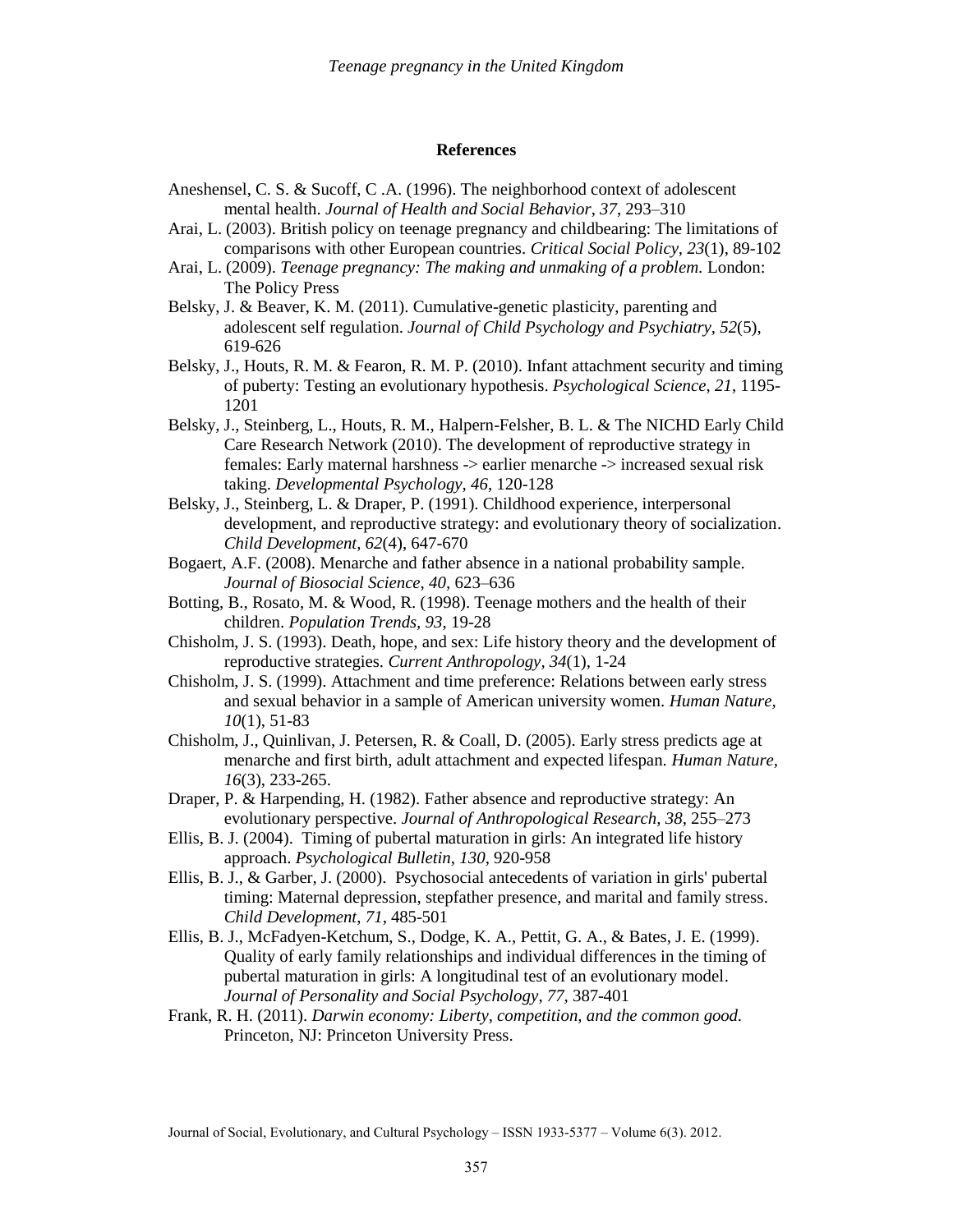- Frost, J. & Oslak, S. (1999). *Teenagers pregnancy intentions and decisions: A study of young women in California choosing to give birth*. Occasional Report, New York, NY: Alan Guttmacher Institute
- Gaudie, J., Mitrou, F., Lawrence, D., Stanley, F. J., Silburn, S. R. & Zubrick, S. R. (2010). Antecedents of teenage pregnancy from a 14-year follow-up study using data linkage. *BMC Public Health*, *10*, doi:10.1186/1471-2458
- Geronimus, A. T. (1991). Teenage childbearing and social and reproductive disadvantage: The evolution of complex questions and the demise of simple answers. *Family Relations, 40*, 463–471
- Geronimus, A. T. (1992). Teenage childbearing and social disadvantage: Unprotected discourse. *Family Relations, 41,* 244–248
- Geronimus, A. T. (1996). What teen mothers know. *Human Nature*, *7*(4), 323-52
- Harden, A., Brunton, G., Fletcher, A., & Oakley, A. (2009). Teenage pregnancy and social disadvantage: Systematic review integrating control trials and qualitative studies. *British Medical Journal, 339*, doi: 10.1136/bmj.b4254
- Johns, S.E. (2011). Perceived environmental risk as a predictor of teenage motherhood in a British population. *Health and Place*, *17*, 122-131
- Kaplan*,* H. S., & Gangestad*,* S. W. (2005). Life history theory and evolutionary psychology. In D. M. Buss (Ed.) *Handbook of evolutionary psychology* (pp. 68- 95), Cambridge MA: MIT Press.
- Kirk, K. M., Blomberg, S. P., Duffy, D. L., Heath, A. C., Owens, I. P. F. & Martin, N. G. (2001). Natural selection and quantitative genetics of life-history traits in Western women: A twin study. *Evolution, 55*(2), 423–435
- Kramer, K. L. & Lancaster, J. B. (2010). Teen motherhood in cross-cultural perspective. *Annals of Human Biology, 37*, 613–28.
- Kruger, D. J., Munsell, M. A. & French-Turner, T. (2011). Using a life-history framework to understand the relationship between neighborhood structural deterioration and adverse birth outcomes. *Journal of Social, Evolutionary and Cultural Psychology, 5*(4), 260-274
- Lee, E., Clements, S., Ingham, R. & Stone, N. (2004). *A matter of choice? Explaining national variation in teenage abortion and motherhood*. York: The Joseph Rowntree Foundation. York Publishing Services Ltd.
- Low, B. S., Hazel, A., Parker, N. & Welch, K. B. (2008). Influences on women's reproductive lives: Unexpected ecological underpinnings. *Cross-Cultural Research, 42*, 201–219
- MacArthur, R. H. & Wilson, E. O. (1967). *The theory of island biogeography*. Princeton, N.J.: Princeton University Press
- Males, M. (1993). School-age pregnancy: Why hasn't prevention worked? *Journal of School Health, 63*, 429–432
- Marmot, M. (2010). *Fair society, healthy lives: The Marmot review.* London: Strategic Review of Health Inequalities in England Post-2010
- Maxwell, K. & Chase, E. (2007). Peer pressure beyond rhetoric to reality. *Sex Education, 8*(3), 303-314
- Mayr, E. (1963). *Animal species and evolution.* Cambridge, MA: Harvard University Press
- Moffitt, T. E., Caspi, A., Belsky, J. & Silva, P. A. (1992). Childhood experience and the onset of menarche: A test of a sociobiological model. *Child Development, 63*, 47- 58